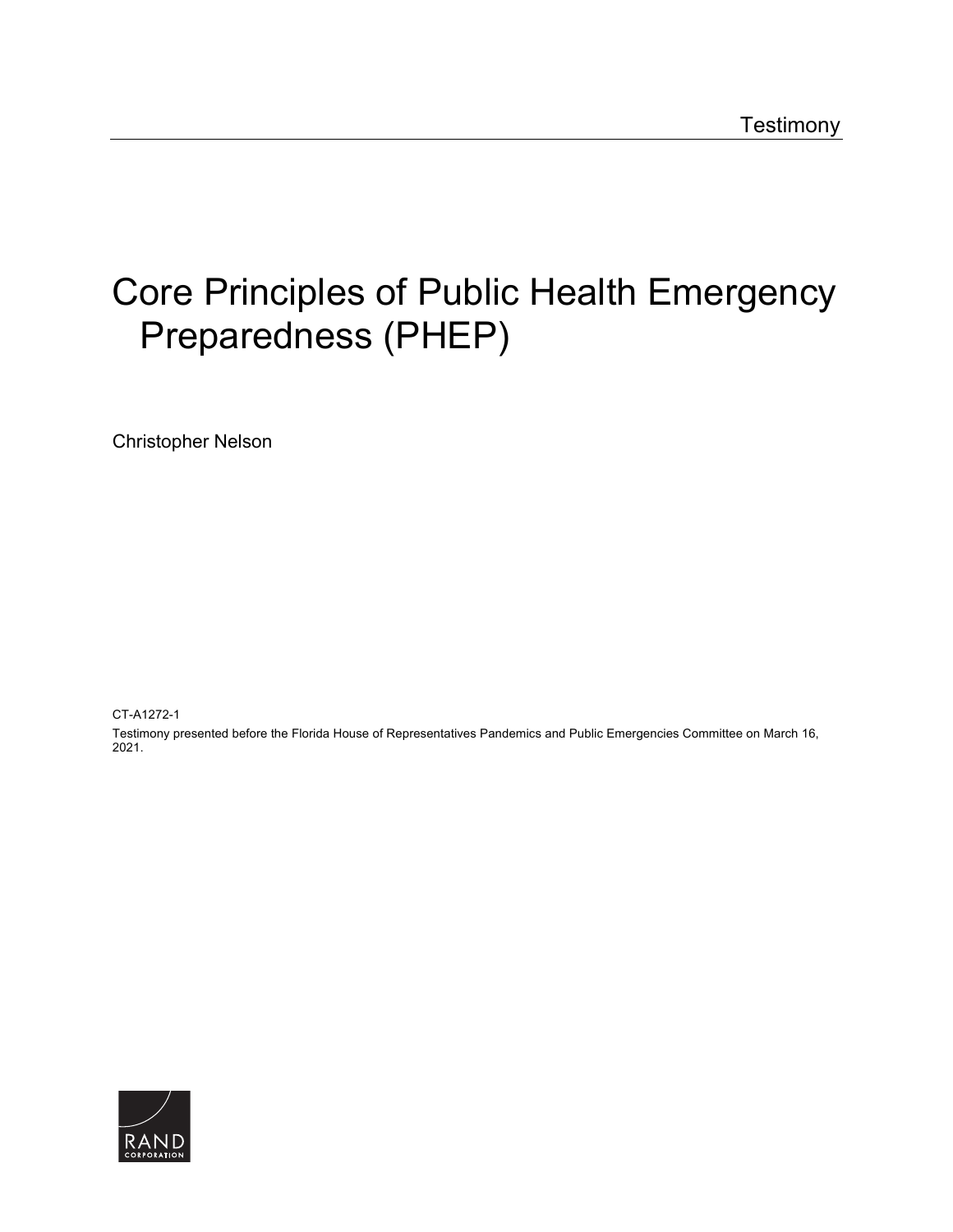For more information on this publication, visit [www.rand.org/pubs/testimonies/CTA1272-1.html](http://www.rand.org/pubs/testimonies/CTA1272-1.html) 

## **Testimonies**

RAND testimonies record testimony presented or submitted by RAND associates to federal, state, or local legislative committees; government-appointed commissions and panels; and private review and oversight bodies.

> Published by the RAND Corporation, Santa Monica, Calif. © Copyright 2021 RAND Corporation RAND® is a registered trademark.

## Limited Print and Electronic Distribution Rights

This document and trademark(s) contained herein are protected by law. This representation of RAND intellectual property is provided for noncommercial use only. Unauthorized posting of this publication online is prohibited. Permission is given to duplicate this document for personal use only, as long as it is unaltered and complete. Permission is required from RAND to reproduce, or reuse in another form, any of its research documents for commercial use. For information on reprint and linking permissions, please visit [www.rand.org/pubs/permissions.html.](http://www.rand.org/pubs/permissions.html)

[www.rand.org](http://www.rand.org)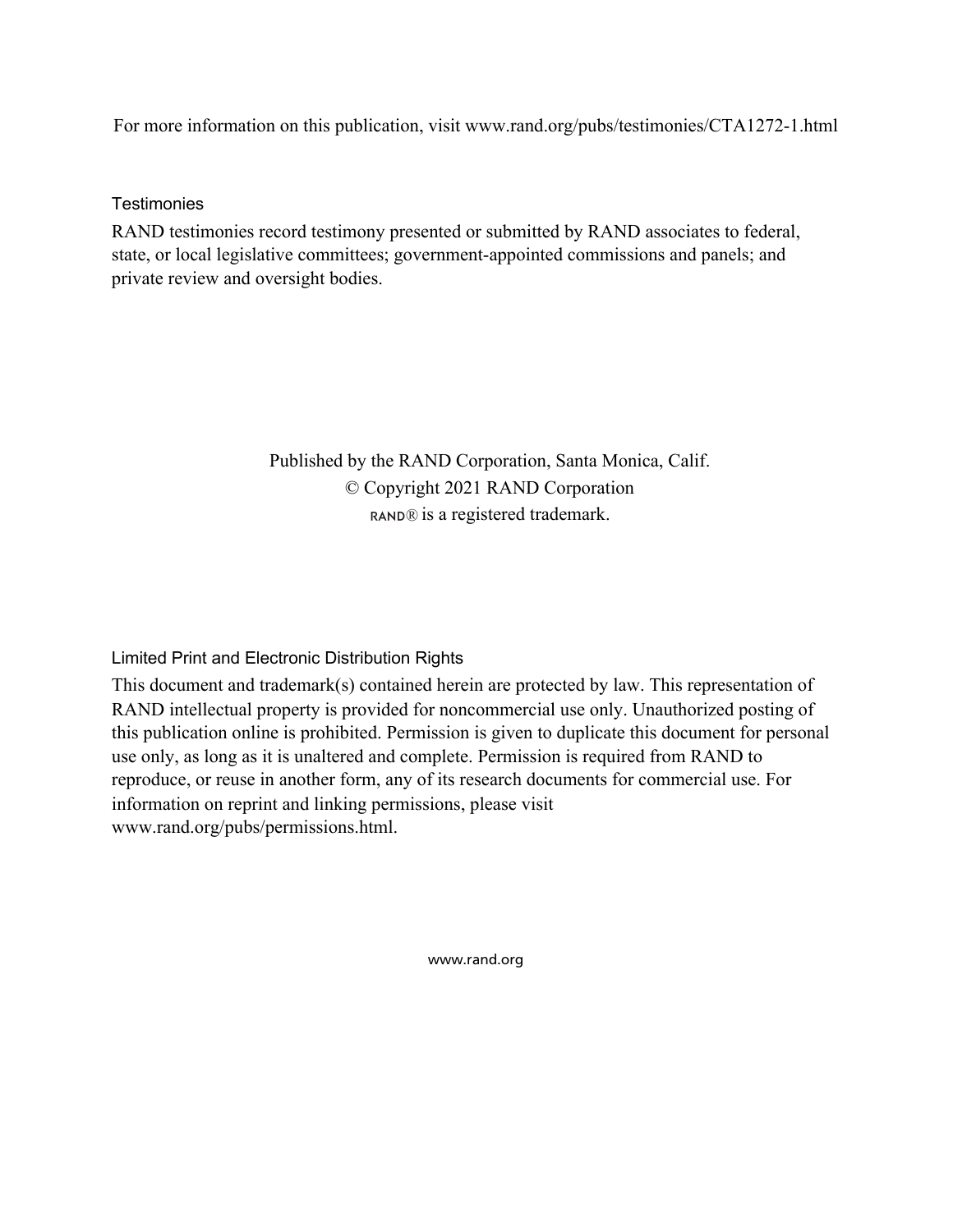*Core Principles of Public Health Emergency Preparedness (PHEP)* 

Testimony of Christopher Nelson<sup>1</sup> The RAND Corporation2

Before the Committee on Pandemics and Public Health Emergencies Florida House of Representatives

March 16, 2021

hairman Leek, Ranking Member Casello, and members of the committee—thank you for the opportunity today to present some general principles on public health emergency  $\prime$  preparedness (PHEP). The views I share today draw upon a variety of peer-reviewed Thairman Leek, Ranking Member Casello, and members of the committee—thank you the opportunity today to present some general principles on public health emergency preparedness (PHEP). The views I share today draw upon a var 2004, when I started working in this area.

COVID-19 is the latest in a series of disease outbreaks and other events that have put PHEP back in the spotlight. For many people working in the field, the current era of PHEP began with the anthrax attacks of October 2001 and grew after concerns about avian influenza and lessons from the 2005 Gulf Coast hurricane season. These events led to an influx of federal funds to strengthen what was, according to a 2003 report by the Institute of Medicine, a public health system that "remains in disarray" after years of underinvestment.<sup>3</sup> Since then, PHEP has developed into a distinct field of practice and research, and there have been measurable improvements in readiness, even as federal preparedness funding has ebbed and flowed over time. 4

<sup>&</sup>lt;sup>1</sup> The opinions and conclusions expressed in this testimony are the author's alone and should not be interpreted as representing those of the RAND Corporation or any of the sponsors of its research.

 $<sup>2</sup>$  The RAND Corporation is a research organization that develops solutions to public policy challenges to help make</sup> communities throughout the world safer and more secure, healthier and more prosperous. RAND is nonprofit, nonpartisan, and committed to the public interest.

<sup>3</sup> Institute of Medicine, *The Future of the Public's Health in the Twenty-First Century*, Washington, D.C.: National Academies Press, 2003, p. 100. In a 1988 report, the Institute of Medicine had characterized the U.S. public health system as "in disarray" (Institute of Medicine, *The Future of Public Health*, Washington, D.C.: National Academies Press, 1998), so the phrase "remains in disarray" in the 2003 report was an updated conclusion. See also Nicole Lurie, Jeffrey Wasserman, and Christopher D. Nelson, "Public Health Preparedness: Evolution or Revolution?" *Health Affairs*, Vol. 25, No. 4, July–August 2006, pp. 935–945.

<sup>4</sup> See National Health Security Preparedness Index Program Office, *The National Health Security Preparedness Index 2020 Release*, Aurora, Colo.: Colorado School of Public Health, 2020; and Crystal R. Watson, Matthew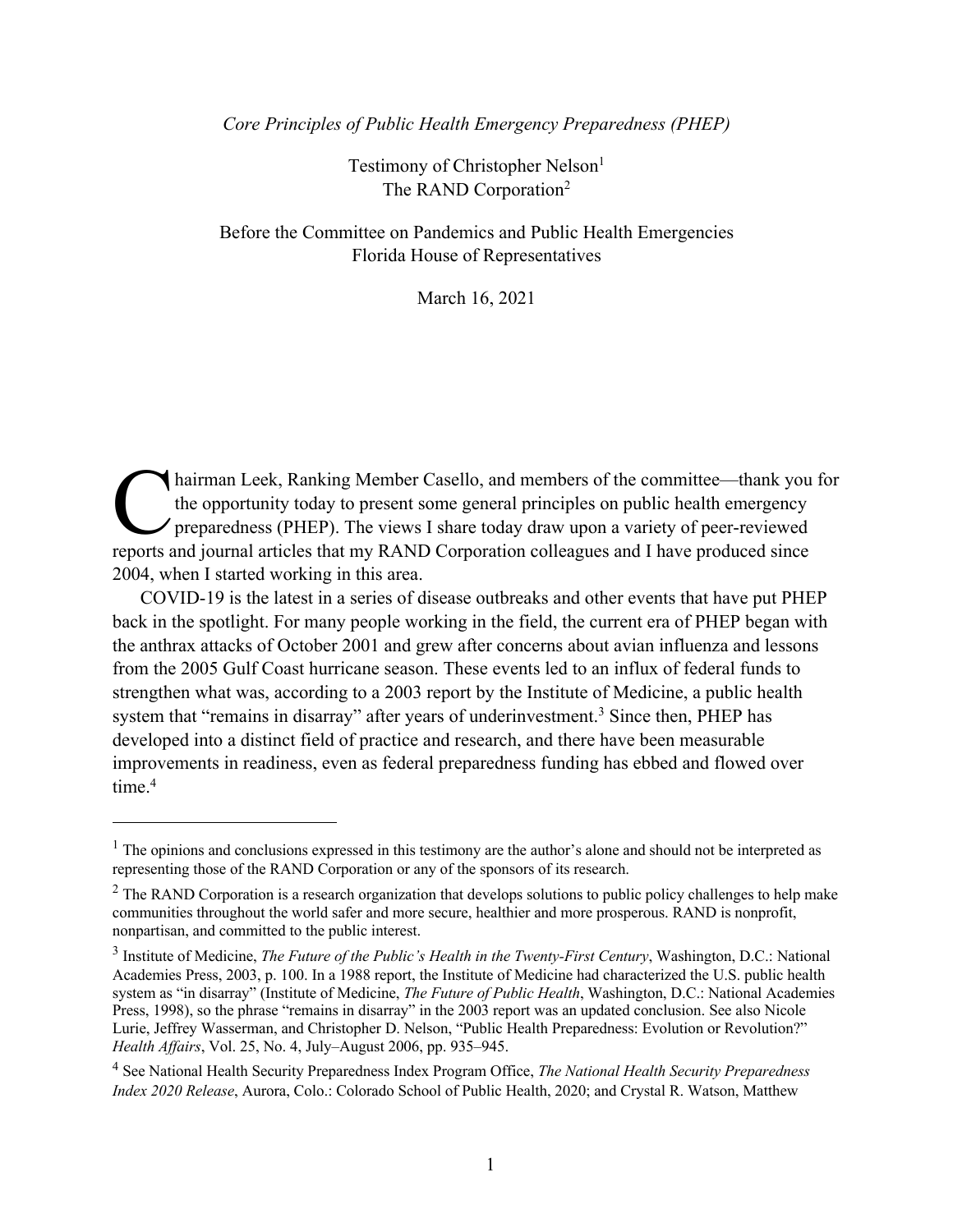In the mid-2000s, my colleagues and I had the opportunity to convene a panel of accomplished emergency managers, physicians, public health practitioners, policymakers, and community representatives to develop a consensus definition of PHEP that, over the years, has provided a touchpoint for discussions about PHEP in the United States and Europe. This definition may be helpful in communicating some general principles of PHEP. The definition is as follows:

> Public health emergency preparedness (PHEP) is the *capability* of the public health and health care systems, communities, and individuals, to *prevent, protect against, quickly respond to, and recover* from health emergencies, particularly those whose *scale, timing, or unpredictability threatens to overwhelm routine capabilities*. Preparedness involves a *coordinated and continuous process of planning and implementation* that relies on *measuring performance and taking corrective action*. 5

Next, I will speak about some of the key themes underlying this definition.

**Public health emergencies are defined by their consequences, not their causes.** In addition to defining PHEP, we must also identify what constitutes a public health emergency. The definition of PHEP above emphasizes events whose "scale, timing, or unpredictability threatens to overwhelm routine capabilities." Thus, public health emergencies are defined by their *consequences* for human health and well-being, not necessarily by their causes. It is very natural to think of COVID-19 and other infectious disease outbreaks as public health emergencies. But *any* incident or event with significant health impacts might constitute such an emergency, so long as it produces injuries or illness at a scale that overwhelms—or has the potential to overwhelm—routine community capabilities. Thus, hurricanes, large-scale industrial accidents, terrorist attacks, cyberattacks that interrupt health care and other critical infrastructure,<sup>6</sup> and even large concentrations of opioid overdoses over a short period of time can be considered public health emergencies.<sup>7</sup>

**The "all-hazards" approach emphasizes the importance of core building blocks of PHEP.** An important implication of this consequence-based—or "all-hazards"—approach is that PHEP planners and policymakers should focus much of their energy on developing the core building blocks of preparedness that can be used to address a wide variety of hazards. For instance, dealing with both infectious disease outbreaks and the health effects of hurricanes requires strong coordination and communication among multiple departments and disciplines.

Watson, and Tara Kirk Sell, "Public Health Preparedness Funding: Key Programs and Trends from 2001 to 2017," *American Journal of Public Health*, Vol. 107, Supp. 2, 2017, pp. S165–S167.

<sup>5</sup> Christopher Nelson, Nicole Lurie, Jeffrey Wasserman, and Sarah Zakowski, "Conceptualizing and Defining Public Health Emergency Preparedness," *American Journal of Public Health*, Vol. 97, Supp. 1, 2007, pp. S9–S11, emphasis added.

<sup>6</sup> On cyberattacks, see, for example, UK National Audit Office, *Investigation: WannaCry Cyber Attack and the NHS*, London, April 25, 2018, [https://www.nao.org.uk/report/investigation-wannacry-cyber-attack-and-the-nhs.](https://www.nao.org.uk/report/investigation-wannacry-cyber-attack-and-the-nhs)

 $<sup>7</sup>$  On opioid overdoses, see, for example, "Dozens Overdose in Connecticut Park Near Yale," BBC News, August</sup> 16, 2018.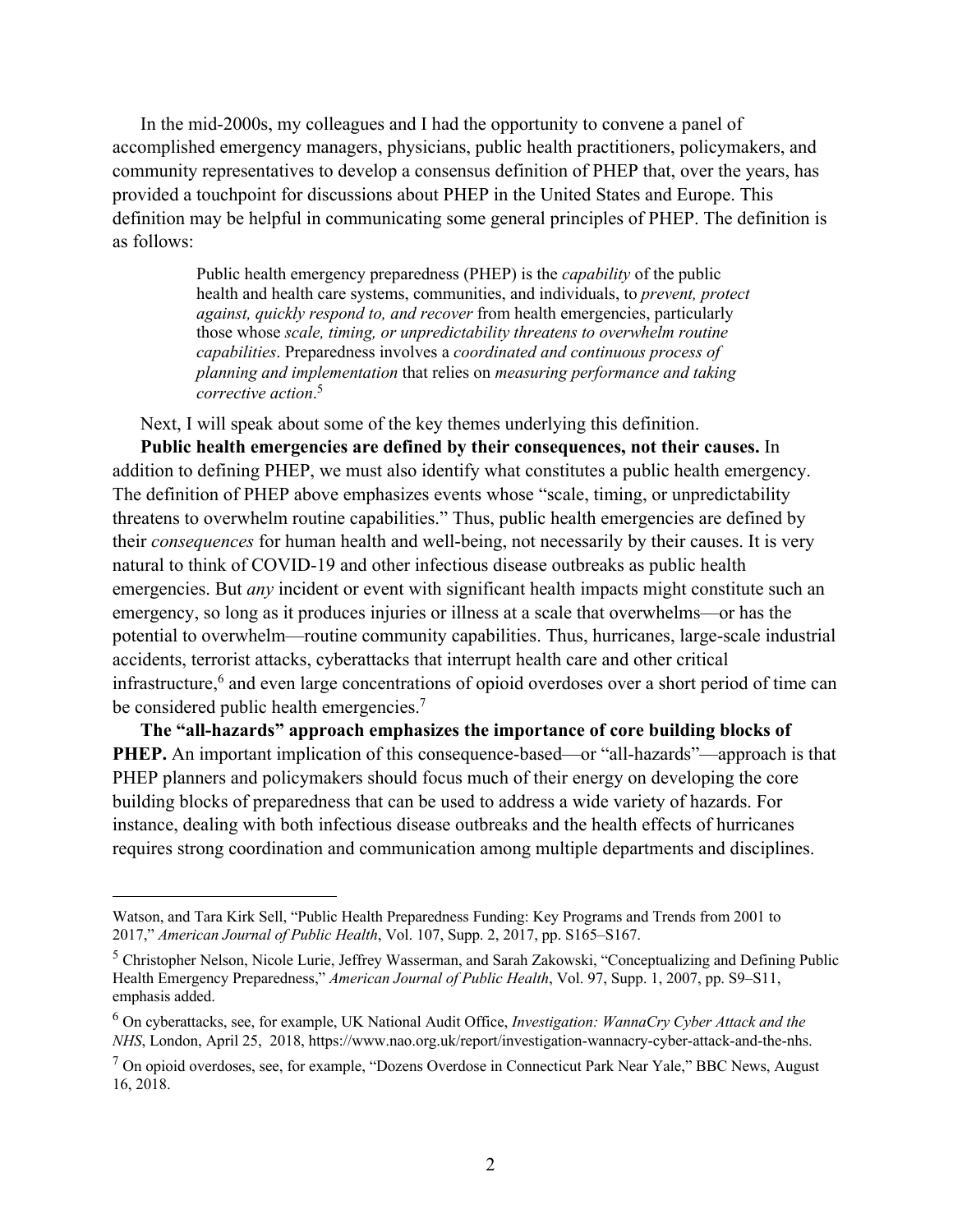Thus, multi-agency incident management and robust tactical communication systems are important core components of PHEP.

The expert panel that I mentioned earlier identified 16 common elements of PHEP that each community should have (see Box 1).

## **Box 1. Key Elements of Preparedness**

| <b>Key Elements of Preparedness</b>                                                                                                                                                                                                   |
|---------------------------------------------------------------------------------------------------------------------------------------------------------------------------------------------------------------------------------------|
| A prepared community is one that develops, maintains, and uses a realistic preparedness plan,                                                                                                                                         |
| integrated with routine practices, having the following components:                                                                                                                                                                   |
| Preplanned and coordinated rapid-response capability                                                                                                                                                                                  |
| 1. Health risk assessment. Identify the hazards and vulnerabilities (e.g., community health as-<br>sessment, populations at risk, high-hazard industries, physical structures of importance) that<br>will form the basis of planning. |
| 2. Legal climate. Identify and address issues concerning legal authority and liability barriers to<br>effectively monitor, prevent, or respond to a public health emergency.                                                          |
| 3. Roles and responsibilities. Clearly define, assign, and test responsibilities in all sectors, at<br>all levels of government, and with all individuals and ensure each group's integration.                                        |
| 4. Incident Command System. Develop, test, and improve decisionmaking and response capa-<br>bility using an integrated Incident Command System (ICS) at all response levels.                                                          |
| 5. Public engagement. Educate, engage, and mobilize the public to be full and active partici-<br>pants in public health emergency preparedness.                                                                                       |
| 6. Epidemiology functions. Maintain and improve the systems to monitor, detect, and investigate<br>potential hazards, particularly those that are environmental, radiological, toxic, or infectious.                                  |
| 7. Laboratory functions. Maintain and improve the systems to test for potential hazards, par-<br>ticularly those that are environmental, radiological, toxic, or infectious.                                                          |
| 8. Countermeasures and mitigation strategies. Develop, test, and improve community mitigation<br>strategies (e.g., isolation and quarantine, social distancing) and countermeasure distribu-<br>tion strategies when appropriate.     |
| 9. Mass health care. Develop, test, and improve the capability to provide mass health care services.                                                                                                                                  |
| 10. Public information and communication. Develop, practice, and improve the capability to rap-<br>idly provide accurate and credible information to the public in culturally appropriate ways.                                       |
| 11. Robust supply chain. Identify critical resources for public health emergency response and<br>practice and improve the ability to deliver these resources throughout the supply chain.<br>Expert and fully staffed workforce       |
| 1. Operations-ready workers and volunteers. Develop and maintain a public health and health care                                                                                                                                      |
| workforce that has the skills and capabilities to perform optimally in a public health emergency.<br>2. Leadership. Train, recruit, and develop public health leaders (e.g., to mobilize resources, en-                               |
| gage the community, develop interagency relationships, communicate with the public).                                                                                                                                                  |
| Accountability and quality improvement                                                                                                                                                                                                |
| 1. Testing operational capabilities. Practice, review, report on, and improve public health emer-<br>gency preparedness by regularly using real public health events, supplemented with drills<br>and exercises when appropriate.     |
| 2. Performance management. Implement a performance management and accountability system.                                                                                                                                              |
| 3. Financial tracking. Develop, test, and improve charge capture, <sup>a</sup> accounting, and other finan-<br>cial systems to track resources and ensure adequate and timely reimbursement.                                          |
| <sup>a</sup> Charge capture systems collect and analyze charges for medical care.                                                                                                                                                     |

SOURCE: Nelson et al., 2007, p. S10.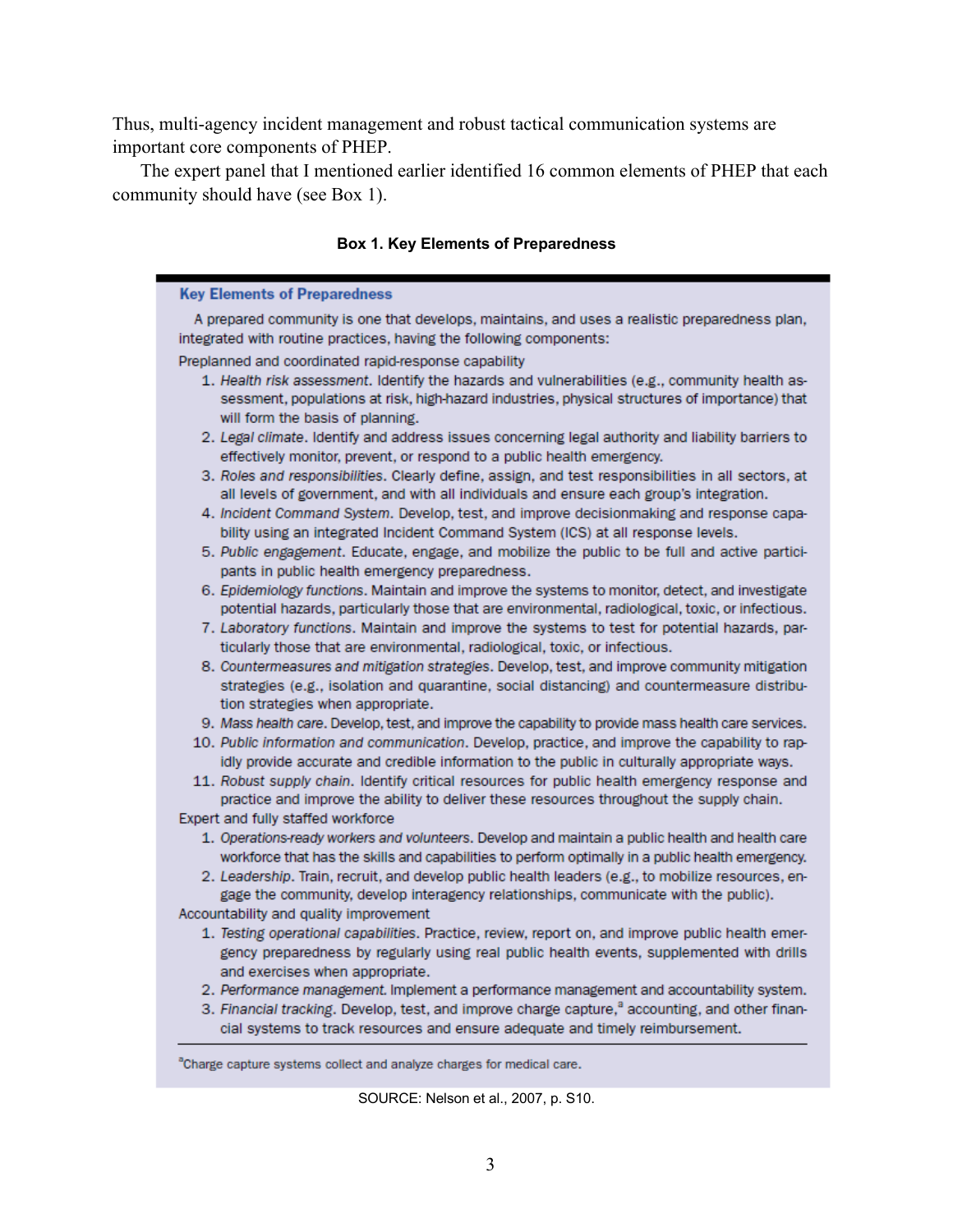The common elements of PHEP fall into three general categories:

- *Preplanned and coordinated rapid-response capabilities*. This category includes assessing the characteristics of the community and planning gaps; identifying and notifying responsible parties of their functions in a rapid response operation; and rapidly implementing public health functions, such as detecting emergencies, deploying countermeasures, providing information to the public, and maintaining disaster-hardened supply chains.
- *Expert and fully staffed workforce.* This category includes both professional responders and volunteers.
- *Accountability and quality improvement*. This category includes financial tracking systems.

Of course, there are limits to any set of common building blocks. Indeed, most PHEP plans include annexes for specific threats that require specialized equipment, treatments, or processes, in addition to common building blocks. The 2014 Ebola outbreak, for instance, illustrated the importance of precise and exacting personal protective equipment requirements and procedures to maintain the safety of health care providers.<sup>8</sup> In addition, PHEP planners and policymakers should remain alert to emerging threats and scenarios that might challenge even the bestconceived all-hazards plan. Yet the point remains that supporting the development and maintenance of broadly useful capabilities is key to maintaining flexibility and resilience.<sup>9</sup>

**Having "stuff" and staff does not necessarily mean that they will be used effectively the difference between capacity and capability**. The term *capability* is a central feature of the earlier PHEP definition and of the official guidance documents on the topic.<sup>10</sup> We defined capability as "the ability to quickly execute preparedness tasks" using staff, supplies, and plans. The key point is that having staff, stuff, and plans (what is often called *capacity*) is no guarantee that they will be used effectively, especially during times of stress and where at least some responders are working outside their normal jobs and teams. As one classic text notes, disasters are difficult in part because they require people to do things they don't normally do, in different ways, with different people, and under stress.<sup>11</sup>

Maintaining capabilities, therefore, requires ongoing training and exercising in order to keep staff and resources ready. The need for training, moreover, increases when there is high turnover among staff, who often take important skills, institutional memory, and working relationships with them when they leave. Unfortunately, there has been considerable turnover of the public

<sup>8</sup> Courtney A. Gidengil, Christopher Nelson, Laura J. Faherty, and Nabeel Shariq Qureshi, *Does the United States Need to Strengthen the System of Care for Infectious Diseases?* Santa Monica, Calif.: RAND Corporation, RR-2046-ASPR, 2018, [www.rand.org/t/rr2046.](http://www.rand.org/t/rr2046)

<sup>9</sup> Much important work in this area comes from the defense world. See, for example, Paul K. Davis, *Analytic Architecture for Capabilities-Based Planning, Mission-System Analysis, and Transformation*, Santa Monica, Calif.: RAND Corporation, MR-1513-OSD, 2002, [www.rand.org/t/mr1513](http://www.rand.org/t/mr1513).

<sup>10</sup> Centers for Disease Control and Prevention, *Public Health Preparedness Capabilities: National Standards for State and Local Planning*, Atlanta, Ga.: U.S. Department of Health and Human Services, March 2011.

<sup>11</sup> Erik Auf der Heide, *Disaster Response: Principles of Preparation and Coordination*, St. Louis, Mo.: Mosby, 1989.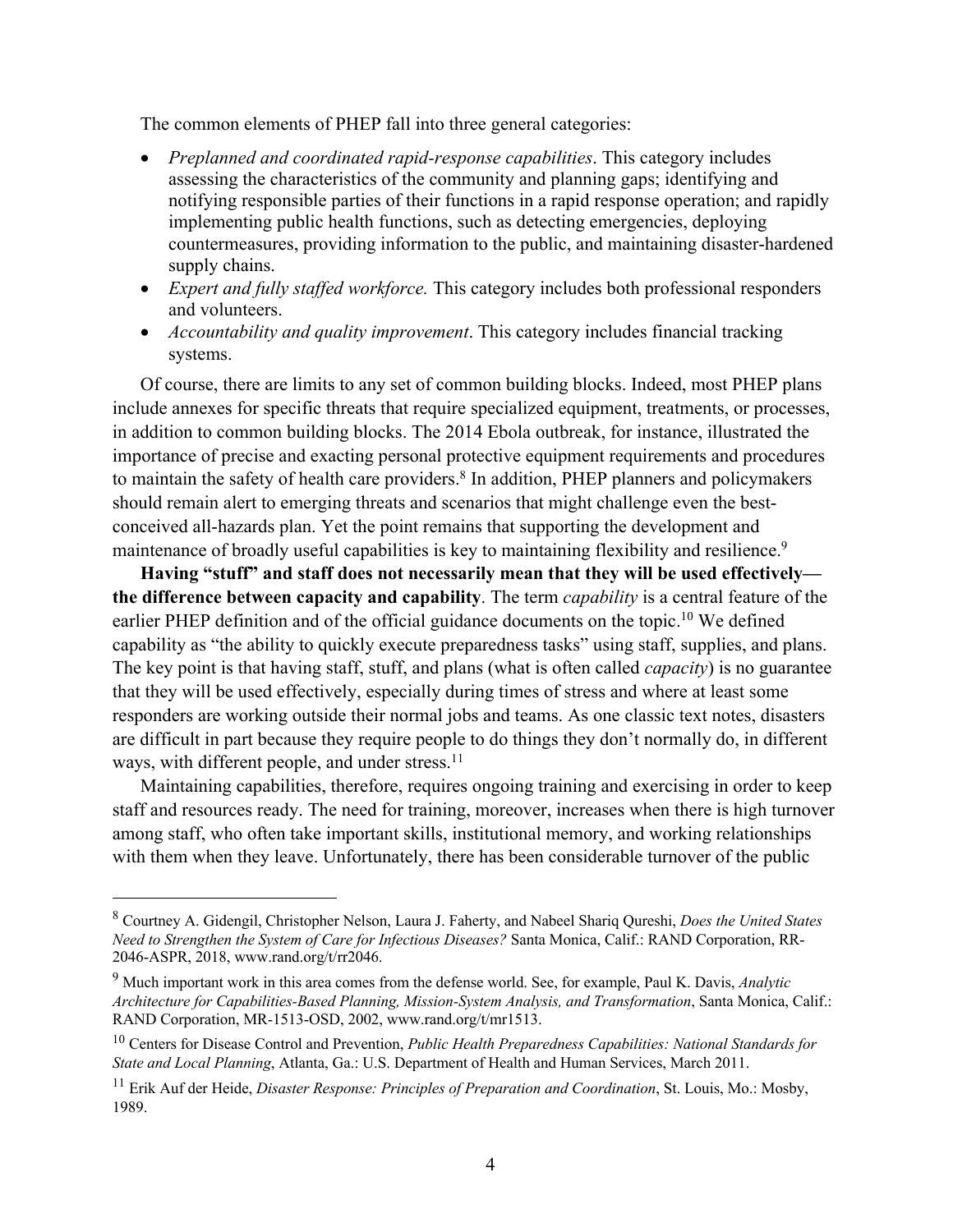health workforce during the past decade, which was hit hard by the 2008–2009 recession and was not replenished in subsequent years.<sup>12</sup>

**The ability to coordinate across organizational silos is key.** Capability involves not just the skills of individuals but also their ability to work well together in teams, including those with members from multiple organizational silos. For instance, when a hospital must be evacuated, it may involve sending patients to hospitals owned by different providers, which could require transportation resources from multiple ambulance companies and law enforcement agencies to provide traffic control. Incident management systems have been developed over the past half century to help define common objectives and muster the resources of many organizations in a coordinated manner.<sup>13</sup> But doing so requires practice and trust.<sup>14</sup> Indeed, a common phrase among disaster practitioners is, "A disaster is not the time to be exchanging business cards."

**PHEP planners and policymakers must consider both threats and vulnerabilities**. There is a natural tendency to focus on the acute events that affect public health, such as disease outbreaks, storms, earthquakes, and fires. But the severity of public health emergencies depends considerably on the prior vulnerabilities of populations and infrastructure.15 The human impact of hurricanes, for instance, largely depends on the quality of levies, seawalls, and other physical infrastructure. Similarly, the severity of public health emergencies largely depends on the resilience of health-related infrastructure. For instance, recent research has underscored how declines in demand for routine medical services during COVID-19 have pushed many financially precarious rural hospitals to the brink, thus reducing access to critical care in those areas and adding to the fact that some 82 million Americans live in areas with shortages of primary health care.16 In addition, the severity of public health emergencies may depend on prior health conditions, such as obesity,  $17$  or exposure to environmental conditions, such as poor air quality,  $18$ 

<sup>12</sup> National Association of County and City Health Officials, *2019 National Profile of Local Health Departments*, Washington, D.C., 2020; and Jonathon P. Leider, Fatima Coronado, Angela J. Beck, and Elizabeth Harper, "Reconciling Supply and Demand for State and Local Public Health Staff in an Era of Retiring Baby Boomers," American Journal of Preventive Medicine, Vol. 54, No. 3, 2018, pp. 334–340.

<sup>&</sup>lt;sup>13</sup> Federal Emergency Management Agency, "National Incident Management System," web tool, last updated March 10, 2021, [https://www.fema.gov/emergency-managers/nims.](https://www.fema.gov/emergency-managers/nims)

<sup>&</sup>lt;sup>14</sup> Donald P. Moynihan, "The Network Governance of Crisis Response: Case Studies of Incident Command Systems," *Journal of Public Administration Research and Theory*, Vol. 19, No. 4, October 2009, pp. 895–915.

<sup>&</sup>lt;sup>15</sup> For a compilation of relevant RAND studies, "Community Resilience", webpage, undated, [https://www.rand.org/topics/community-resilience.html.](https://www.rand.org/topics/community-resilience.html)

<sup>&</sup>lt;sup>16</sup> Cecil G. Sheps Center for Health Services Research, "Most Rural Hospitals Have Little Cash Going into COVID-19," University of North Carolina at Chapel Hill, undated, [https://www.shepscenter.unc.edu/product/most-rural](https://www.shepscenter.unc.edu/product/most-rural-hospitals-have-little-cash-going-into-covid-19)[hospitals-have-little-cash-going-into-covid-19;](https://www.shepscenter.unc.edu/product/most-rural-hospitals-have-little-cash-going-into-covid-19) and Bureau of Health Workforce Health Resources and Services Administration, *Designated Health Professional Shortage Areas Statistics*, Washington, D.C.: U.S. Department of Health and Human Services, December 31, 2020, [https://data.hrsa.gov/Default/GenerateHPSAQuarterlyReport.](https://data.hrsa.gov/Default/GenerateHPSAQuarterlyReport) 

<sup>&</sup>lt;sup>17</sup> Centers for Disease Control and Prevention, "Evidence Used to Update the List of Underlying Medical Conditions That Increase a Person's Risk of Severe Illness from COVID-19," webpage, November 2, 2020, [https://www.cdc.gov/coronavirus/2019-ncov/need-extra-precautions/evidence-table.html.](https://www.cdc.gov/coronavirus/2019-ncov/need-extra-precautions/evidence-table.html)

<sup>18</sup> Donghai Liang, Liuhua Shi, Jingxuan Zhao, Pengfei Liu, Jeremy A. Sarnat, Song Gao, Joel Schwartz, Yang Liu, Stefanie T. Ebelt, Noah Scovronick, and Howard H. Chang, "Urban Air Pollution May Enhance COVID-19 Case-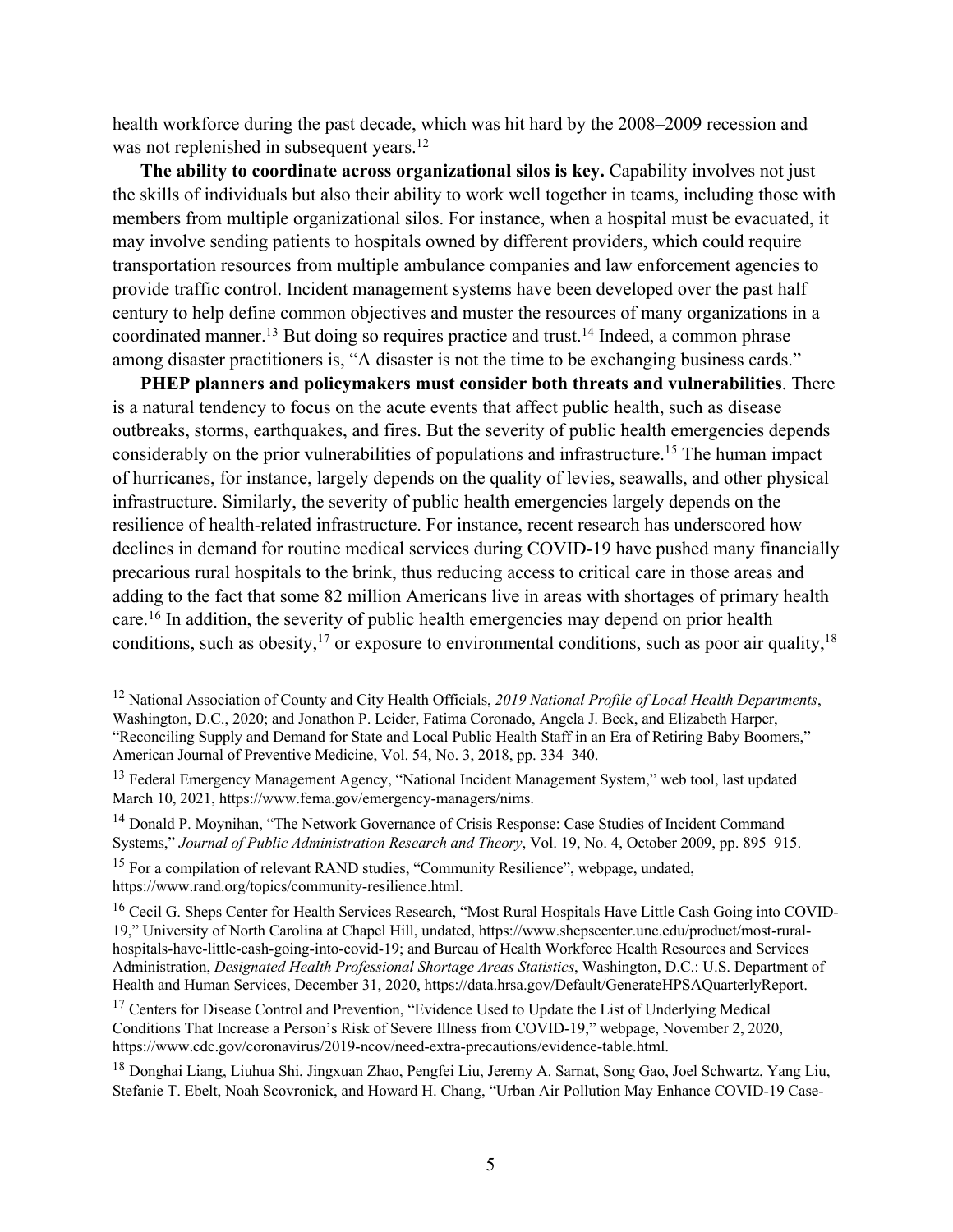which recent studies suggest is related to COVID-19 risk.<sup>19</sup> These vulnerabilities, moreover, tend to be concentrated in some communities.<sup>20</sup> The 2020 release of the National Health Security Preparedness Index, for instance, finds that regions scoring below average in overall public health preparedness "contain disproportionate numbers of low- and moderate-income residents and rural residents who have fewer personal and community resources to draw upon in the event of an emergency."21

**Continuous learning is a key part of preparedness.** As my colleagues and I noted in a 2007 paper, "PHEP is not a steady state."22 Threats change—hurricanes may get stronger; wildfire seasons may grow longer and more intense in some areas. Vulnerabilities can change over time, too: Populations may grow older, homeless populations may increase, and health care access may evolve with policy changes. Thus, plans must sometimes be updated, staff retrained, and key assumptions reexamined.

One way to do this is through careful reflection on real-world responses and realistic exercises, which provide valuable opportunities to plans and systems in action. Thus, creating after action reports ( $AARs$ ) is a common practice in PHEP.<sup>23</sup> Yet, our research suggests that AARs are too often treated as box-checking exercises or fail to identify root causes and meaningful corrective actions.24 We have recommended best practices for making AARs as meaningful as possible.<sup>25</sup> For instance, it is important to choose events—or aspects of events that are ripe for learning. Although large-scale incidents are certainly worthy targets of AARs, the public attention to them can make it difficult to undertake an objective analysis. Thus, in addition, it is often helpful to review smaller incidents, particularly those that challenge key planning assumptions, that are "near misses" (that is, things went well but could have been

<sup>21</sup> National Health Security Preparedness Index Program Office, 2020, p. 3.

<sup>22</sup> Nelson et al., 2007, p. S9.

Fatality and Mortality Rates in the United States," *The Innovation*, Vol. 1, No. 3, 2020; and Nurshad Ali and Farjana Islam, "The Effects of Air Pollution on COVID-19 Infection and Mortality: A Review on Recent Evidence," *Front Public Health*, November 26, 2020.

 $19$  According to a recent estimate, less than 3 percent of the \$3.6 trillion of annual health spending in the United States is directed toward public health and prevention (Rhea K. Farberman, Matt McKillop, Dara Alpert Lieberman, Daphne Delgado, Cecelia Thomas, Jonah Cunningham, and Kevin McIntyre, *The Impact of Chronic Underfunding on America's Public Health System: Trends, Risks, and Recommendations,* Washington, D.C.: Trust for America's Health, 2020).

<sup>&</sup>lt;sup>20</sup> Centers for Disease Control and Prevention, "Health Disparities: Race and Hispanic Origin—Provisional Death Counts for Coronavirus Disease 2019 (COVID-19)," last updated March 10, 2021, [https://www.cdc.gov/nchs/nvss/vsrr/covid19/health\\_disparities.htm.](https://www.cdc.gov/nchs/nvss/vsrr/covid19/health_disparities.htm)

<sup>&</sup>lt;sup>23</sup> See, for instance, Federal Emergency Management Agency, "Homeland Security Exercise and Evaluation" Program," webpage, February 2020, [https://www.fema.gov/emergency-managers/national](https://www.fema.gov/emergency-managers/national-preparedness/exercises/hseep)[preparedness/exercises/hseep.](https://www.fema.gov/emergency-managers/national-preparedness/exercises/hseep)

<sup>24</sup> Michael A. Stoto, Christopher Nelson, Melissa A. Higdon, John Kraemer, and Christa-Marie Singleton, "Learning About After Action Reporting from the 2009 H1N1 Pandemic: A Workshop Summary," *Journal of Public Health Management and Practice*, Vol. 19, No. 5, 2013, pp. 429–434.

<sup>&</sup>lt;sup>25</sup> Michael A. Stoto, Christopher Nelson, Rachael Piltch-Loeb, Landry Ndriko Mayigane, Frederik Copper, and Stella Chungong, "Getting the Most from After Action Reviews to Improve Global Health Security," *Globalization and Health*, Vol. 15, 2019, article 58.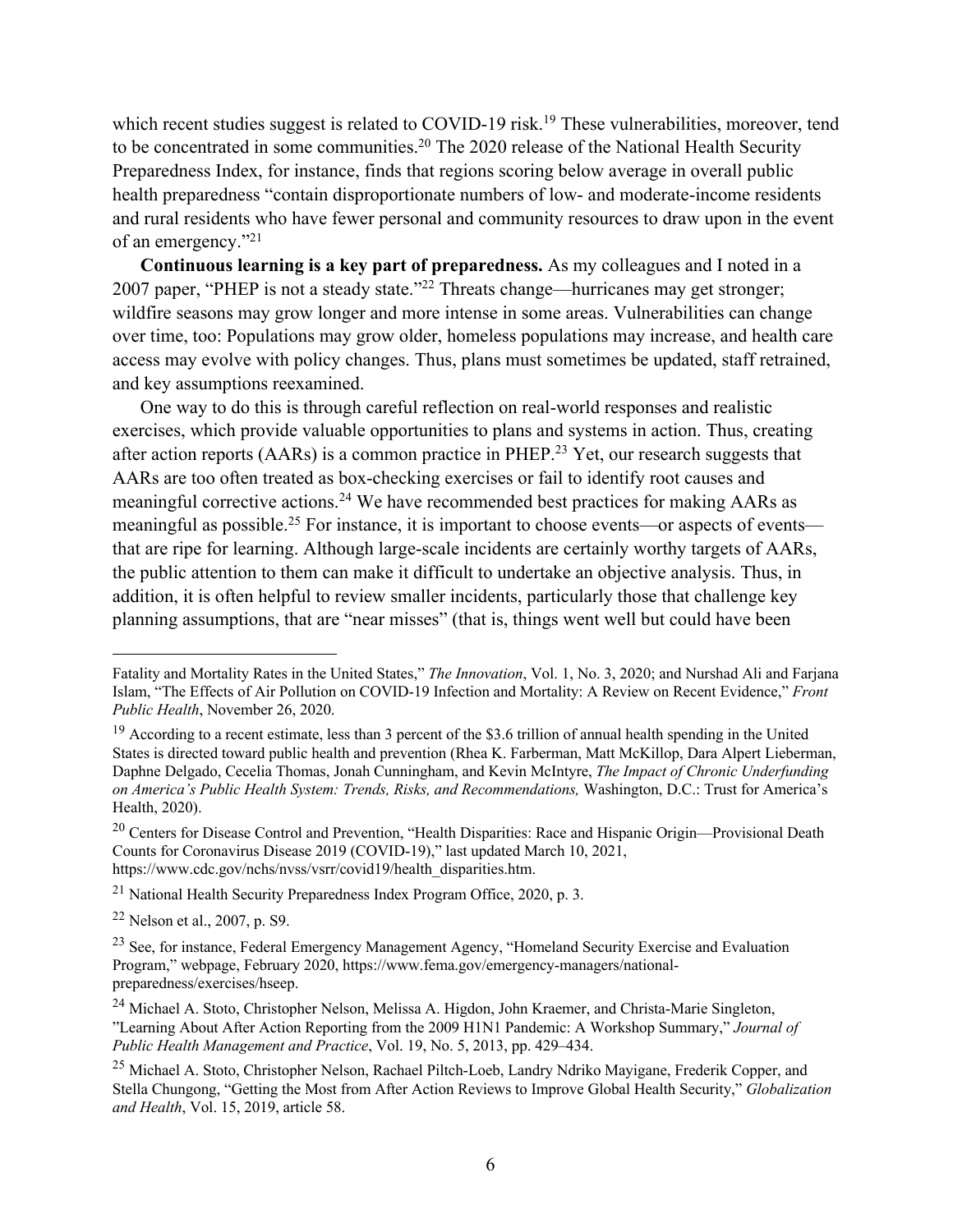problematic), or that appear to be harbingers of things to come. Second, with longer incidents (such as COVID-19), we recommend conducting reviews *during* the response—what some of my colleagues have termed *intra-action reports*. 26 Finally, regardless of the event analyzed, AARs are more likely to lead to effective corrective actions if they seek to identify a problem's root causes, not merely its symptoms.

**Policymakers can take several steps to support PHEP.** There are several potential actions policymakers can take in supporting effective PHEP practice.

- **Keep PHEP on the public agenda**. There is a natural tendency for people to stop thinking about public health emergencies after the danger has passed. Researchers in safety science talk about an *accident-attention cycle*, in which periods with lots of accidents are followed first by increased vigilance and a decrease in accidents and then by inattention and disinvestment, which leads to more accidents.<sup>27</sup> Such ebbs and flows in attention and investment can make it difficult to develop and maintain the sustained capabilities needed to ensure readiness. Thus, a key role for policymakers is to help maintain focus and support over time.
- **Foster collaboration across organizational silos and with communities**. Policymakers can support cross-agency and cross-collaboration by asking agency heads to speak about inter-agency coordination issues during oversight processes; signaling support for boundary spanners; and supporting multi-agency working groups, joint planning processes, and strong multi-agency incident management structures. They can also encourage government agencies to collaborate with communities to better understand and respond to planning gaps and to build trust.
- **Foster a culture of learning**. Policymakers can provide resources for realistic multisector, multi-agency exercises to help assess and address gaps in operational capabilities. Of equal importance is fostering an environment where people are not afraid to learn from mistakes. Often the most-useful exercises are those that test systems to failure. But this is unlikely to happen where people perceive that such failures will be punished. One promising mechanism for doing this is through support of peer assessment of exercises and real-world incidents,<sup>28</sup> in which responders in one community play a "critical friend" role for other communities. This both signals the value placed on experts in the community and helps foster strong cross-jurisdictional working relationships, which are key for successful responses. Another promising approach is to use critical-incident

<sup>26</sup> Margaret Chamberlin, Adeyemi Theophilus Okunogbe, Melinda Moore, and Mahshid Abir, *Intra-Action Report—A Dynamic Tool for Emergency Managers and Policymakers: A Proof of Concept and Illustrative Application to the 2014–2015 Ebola Crisis*, Santa Monica, Calif.: RAND Corporation, PE-147-RC, [www.rand.org/t/pe147.](http://www.rand.org/t/pe147)

<sup>27</sup> See, for example, Thomas R. Krause, *Employee-Driven Systems for Safe Behavior: Integrating Behavioral and Statistical Methodologies*, New York: Van Nostrand Reinhold, 1995.

<sup>&</sup>lt;sup>28</sup> Daniel A Waxman, Edward W. Chan, Francesca Pillemer, Timothy Wi Smith, Mahshid Abir, and Christopher Nelson, "Assessing and Improving Hospital Mass Casualty Preparedness: A No-Notice Exercise," *Prehospital and Disaster Medicine*, Vol. 32, No. 3, 2017, pp. 1–5; and Rachael Piltch-Loeb, Christopher D. Nelson, John D. Kraemer, Elena Savoia, Michael A. Stoto. "A Peer Assessment Approach for Learning from Public Health Emergencies," *Public Health Reports*, Vol. 129, Supp. 4, 2014, pp. 28–34.